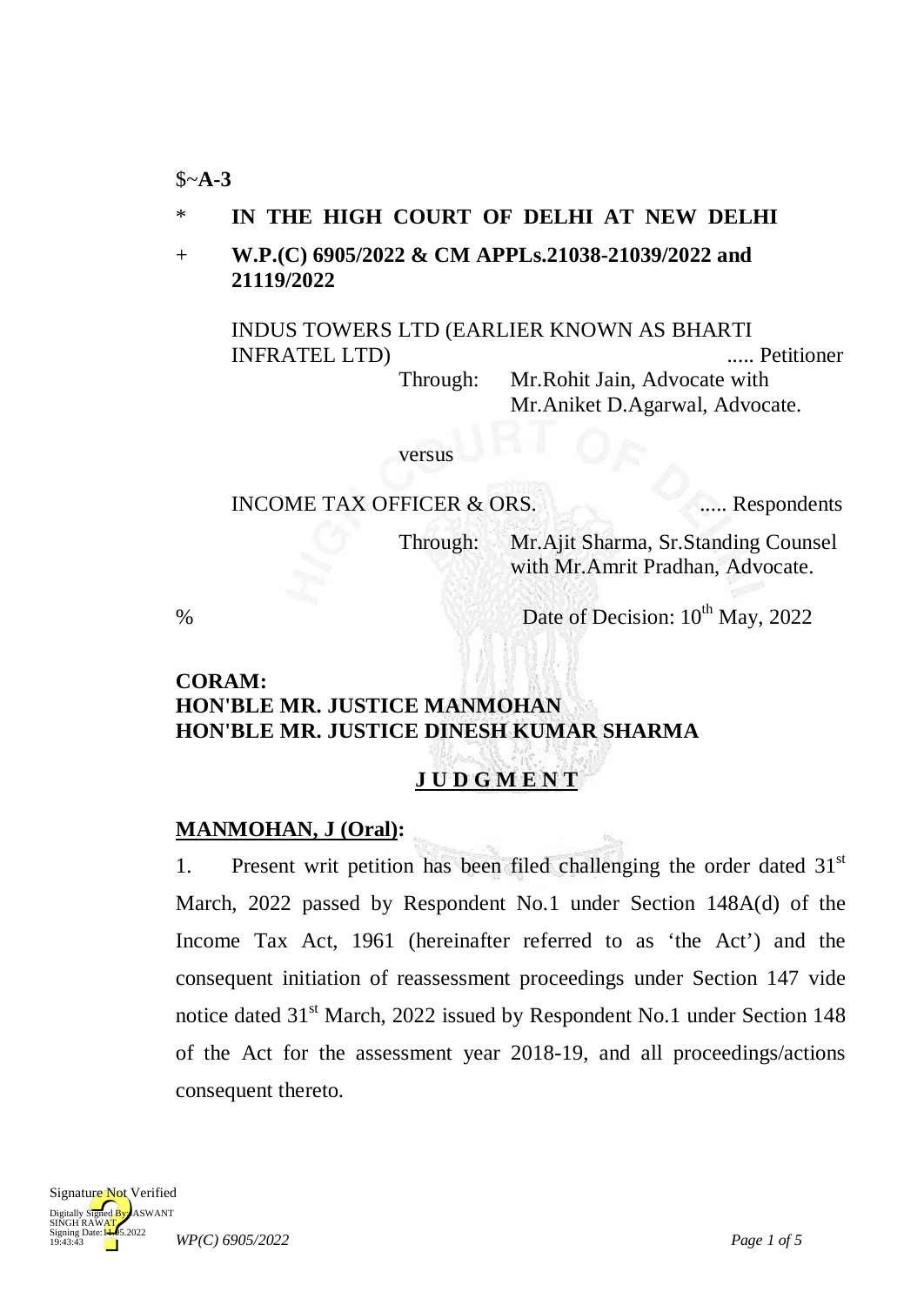2. Learned counsel for the Petitioner states that Respondent No.1 has ignored the preliminary objection of the Petitioner that there was no valid jurisdiction with Respondent No.1 (located at Jaipur) for issuance of notice dated  $14<sup>th</sup>$  March, 2022 or proposed initiation of reassessment proceedings, since jurisdiction over the Petitioner (and the erstwhile amalgamating entity) lies solely with Respondent No.3 at New Delhi). In support of his contention, learned counsel for the petitioner relies on the notice dated  $13<sup>th</sup>$ March, 2022 issued by Circle 10(1), Delhi under Section 142(1) of the Act.

3. Learned counsel for the Petitioner further states that Respondent No.1 has issued the impugned notice under Section 148 of the Act initiating reassessment proceedings in case of the erstwhile non-existing entity, bearing PAN AABCI7776B, for the assessment year 2018-19, without furnishing the approval of Respondent No.2.

4. Learned Counsel for the Petitioner states that the impugned notice has also been issued on factually incorrect grounds, since the Petitioner had not purchased the immovable property located at Barmer – in fact, during the relevant year, the said property had only been taken on a lease for a period of 19 years and 11 months for installation of tower, as the assessee is engaged in providing passive infrastructure telecom services.

5. Issue notice. Mr.Ajit Sharma, learned counsel for the respondents, accepts notice.

6. Today, in Court, learned counsel for the respondents has handed over the letter dated  $9<sup>th</sup>$  May, 2022 received from the Income Tax Officer Ward 6(2), Jaipur, which is taken on record. The said letter reads as under:

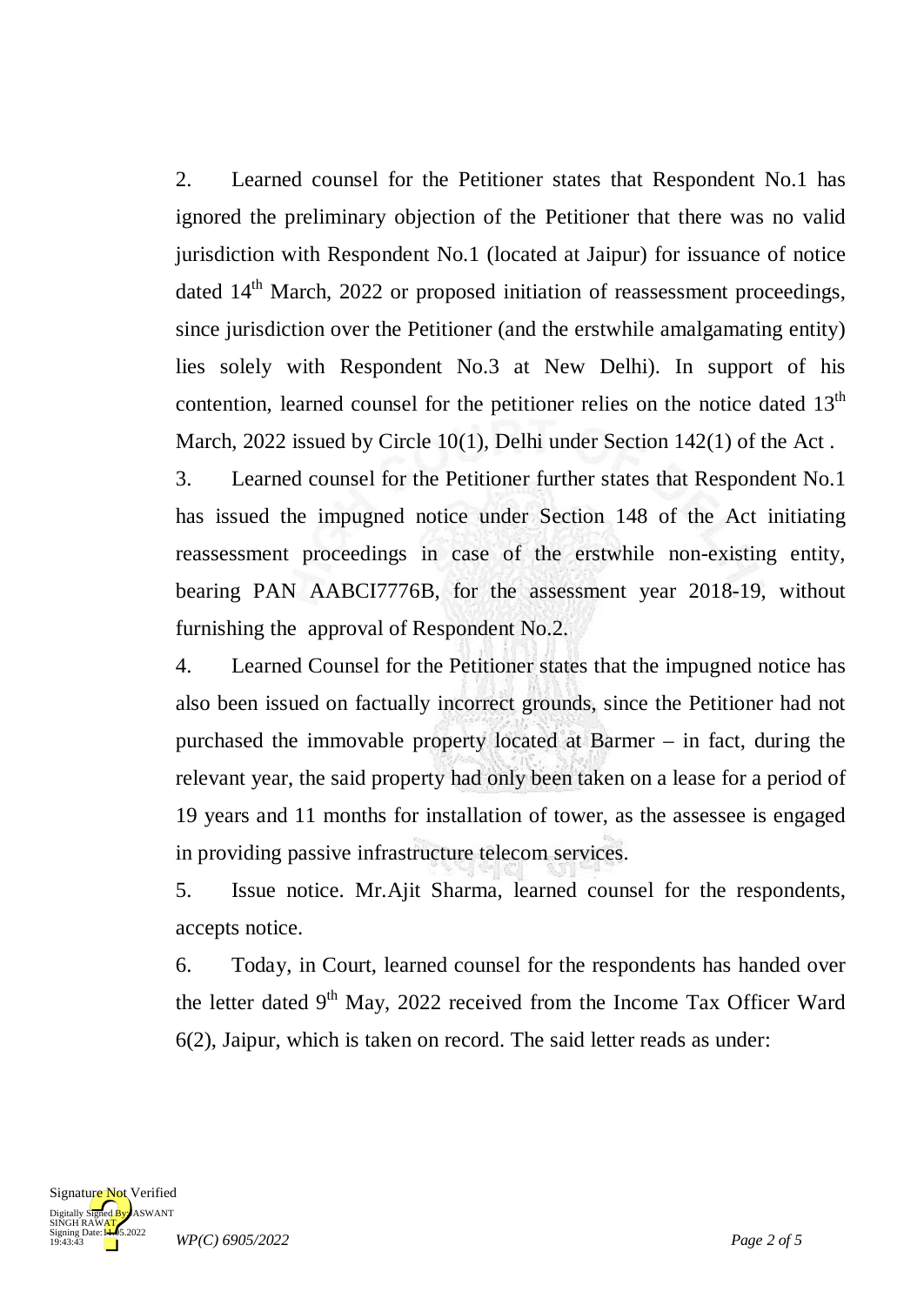"*No.ITO/W-6(2)/JPR/2022-23/20 Date :09/05/2022*

*To*

*Sh Ajit Sharma Sr. Standing Counsel, Income-tax Department, New Delhi*

*Sir,*

*Sub: Writ Petition (Civil) No. of /2022 filed by the assesse before the Hon'ble Delhi High Court, New Delhi in the case of Indus Towers Ltd. (earlier known as Bharti Infratel Ltd.) (PAN-AADCB0274F) Vs. Income Tax Officer and Ors. for A.Y. 2018-19 -reg.*

*The information was received on INSIGHT portal in High Risk Non PAN CRIU/VRU pertaining to- the FY 2017-18 . and Actionable Assessment Year 2018-19 uploaded by the DIT(I&CI), Jaipur and flagged by RMS regarding that assessee entering into a transaction of purchase of immovable property worth Rs.91,15,000/- situated at patta no.69 V.P.O. Nagar, tehsil Gudamalani, Barnmer. The information did not have PAN of the assessee and the address of the assessee mentioned as D34, Subhash Marg, G Business Park, 3rd Floor, C Scheme Jaipur pertains to the territorial jurisdiction of the undersigned AO. Further, the information was marked on INSIGHT Portal by the office of the PCIT2, Jaipur to the undersigned for further processing. The information on INSIGHT Portal was visible only to the undersigned AO and not to the JAO i.e. DCIT, Cir- 10(1), Delhi as the information was disseminated under the non PAN Category and was sent to the AO having jurisdiction as per the territorial address mentioned as above. JAO i.e. DCIT, Cir- 10(1), Delhi could not view the information as it was not shared with him through INSIGHT portal. Hence, no action could be initiated at his end by that time. When the assessee informed its PAN and it was found to be with DCIT, Cir- 10(1), Delhi but there was no such functionality on the INSIGHT portal to transfer the information from the undersigned AO to the concerned JAO i.e. DCIT, Cir- 10(1), Delhi immediately. Due to paucity of time order u/s 148A(d) and notice u/s148 were therefore passed by the undersigned AO with the approval of the specified authority, The undersigned AO has to initiate proceedings on the information provided under legal time frame.*

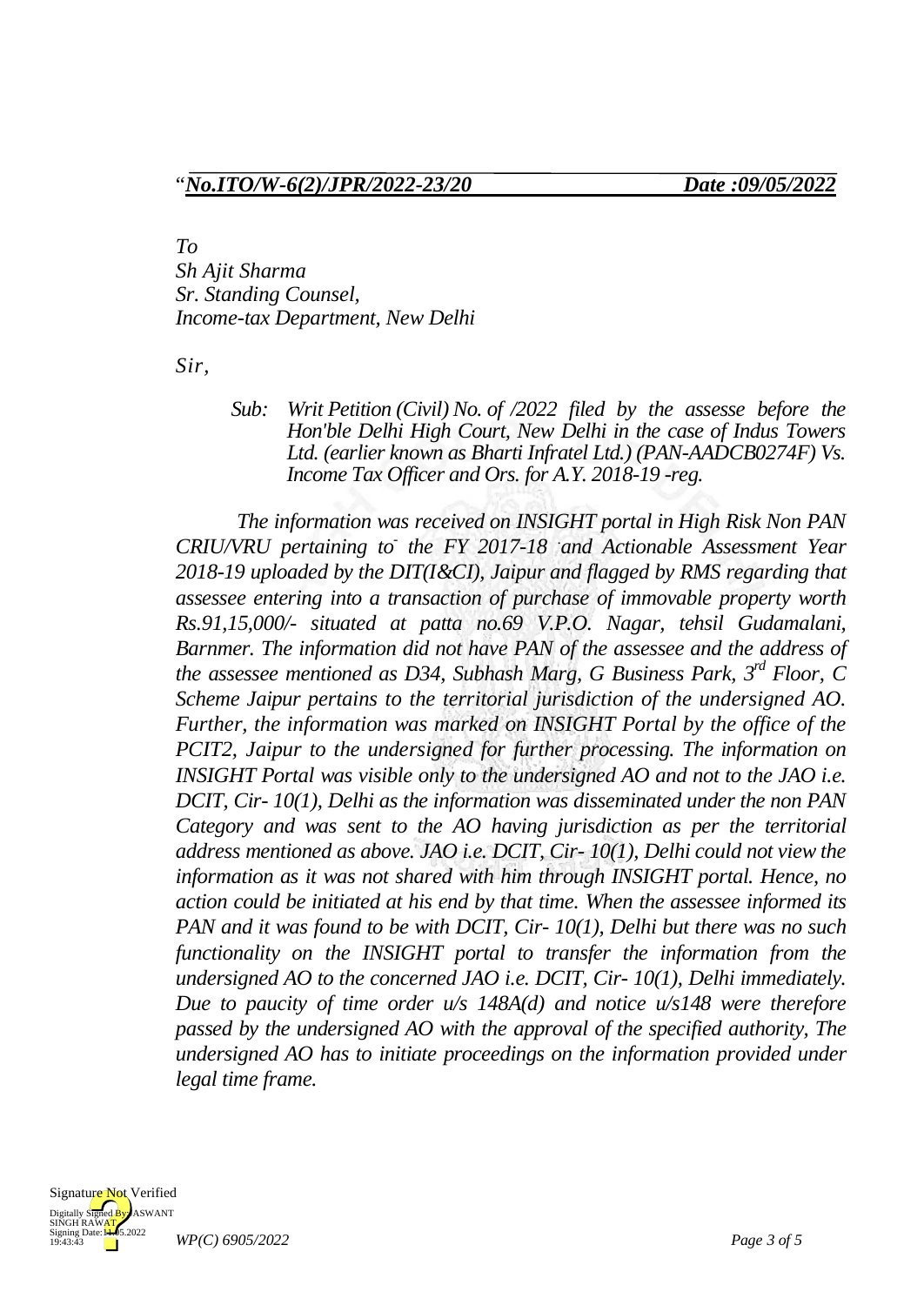In view of the above it is clear that in the absence of PAN the *jurisdiction over the assessee has to be ascertained on the basis of territorial address of the assesee. The notice was issued to the existent entity i.e. Indus Towers Ltd in whose name the information was received on INSIGHT.*

*Now since the correct PAN has been intimated and the JAO has been identified as DCIT, Cir-10(1), New Delhi the case has already been transferred vide this office letter no. ITO/W-6(2)/JPR/2022-23/41 dated 11.04.2022 (copy enclosed) for assessment proceedings and sent to the concerned AO through speed post which stands delivered to him on 18.04.2022 (copy of tracking of speed post is enclosed).*

*The order u/s 148A(d) was drafted after due application of mind by the undersigned which was then sent for the approval of the PCIT2, Jaipur through proper channel. In this process the Addl.CIT, Range 6, Jaipur has also applied his mind and recommended the case as fit for reopening of the assessment. The specified authority accorded her approval vide letter no.Pr.CIT-2/ITO(Tech)/JPR/2021-22/2469 dated 31.03.2022 and forwarded to office vide letter of the Addl.CIT, Range-6, Jaipur vide no. Addl.CIT/R-6/JPR/2021-22/2319 dated 31.03.2022 after proper examination of the facts of the case as well as the detailed reply filed by the assessee. A copy of the approval letter is also enclosed.*



*Yours faithfully, (Sukumar Jain) Income tax Officer Ward-6(2), Jaipur*

*Copy to:-*

1. *The Pr. Commissioner of Income-Tax-II, Jaipur for information.*

2. *The Addl Commissioner of Income-Tax, Range-6, Jaipur for information.*

> *Income tax Officer Ward-6(2), Jaipur*"